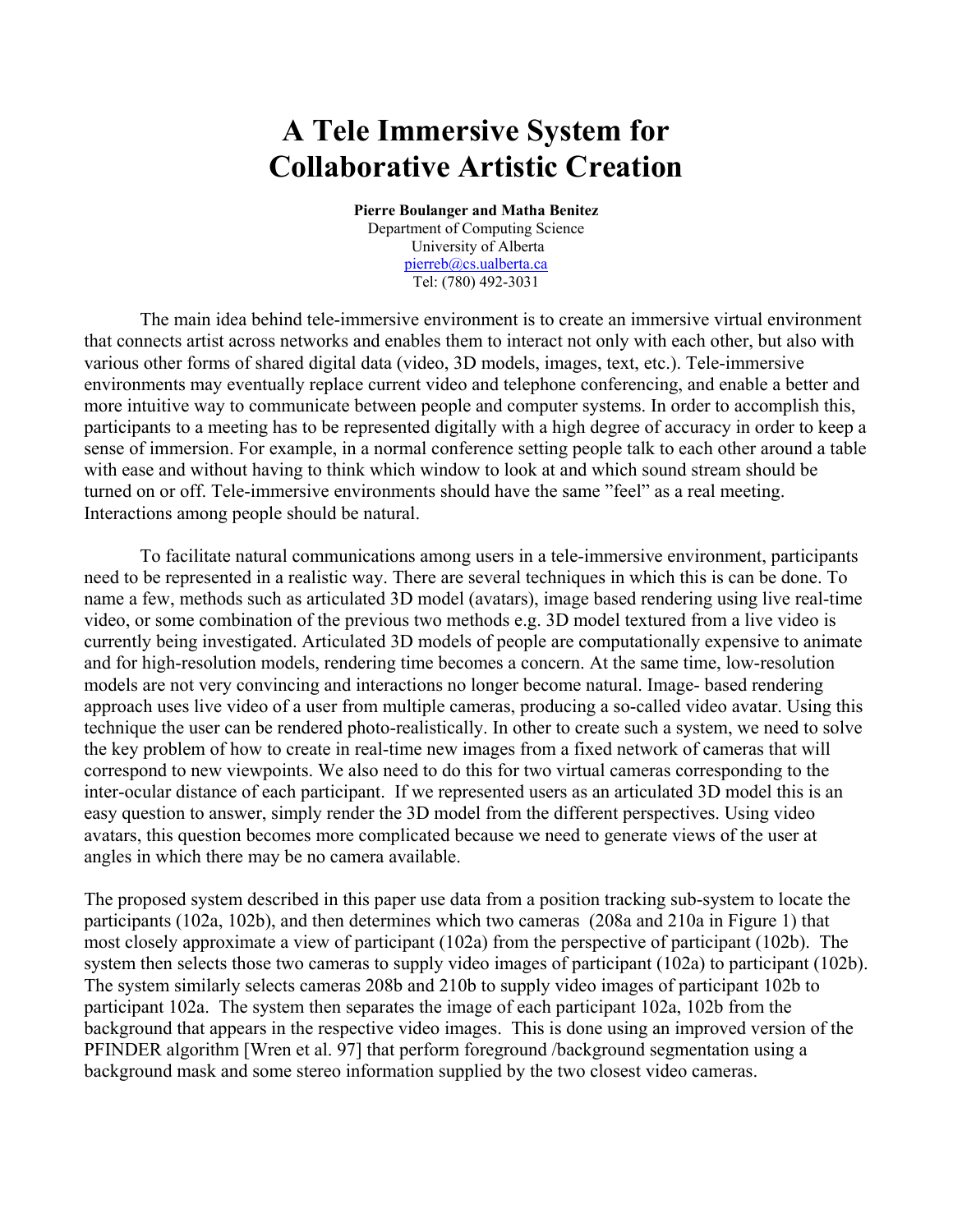The system then transforms these respective video image pairs to create a stereo pair of video images separated by a nominal inter-ocular spacing of participant 102b. A view interpolation algorithm similar to the one described in [Baba et al. 00] [Seitz97] is used and improved for this context. Each transformed video pair is then transmitted to the participants (102a), (102b) and incorporated into the respective participant's view of the virtual meeting on a polygon located in the virtual world and display using a stereo texture technique as illustrated in Figure 3.

As participants move around at their respective locations, the system tracks their position and select appropriate camera pairs. In the example, shown in Figure 2, when participant 102b moves forward and to the right of the position showed in Figure 1, the system select cameras 210b and 212b to capture views of participant 102b. The system likewise select cameras 208a and 206a for providing the most appropriate perspective for capturing views of participant 102a to be supplied to participant 102b. The position information related to each participant is also used to process the captured audio of each participant's voice, in order to reproduce the sound of each participant's voice in the 3D space of the virtual meeting room and to locate the rendered polygon representing the participant.

In this paper, we will describe a new binocular view interpolation algorithm based on a re-projection technique using calibrated cameras and an estimate of the position and orientation of the users using two cameras. We will discuss the various aspects of this new algorithm and of the hardware systems necessary to perform these operations in real-time.

The system under development is focusing on a *Collaborative Artistic Creation* application*.* One of the objectives of this work is to simulate body presence in virtual worlds. An earlier work that explores this concept was embodied in an art piece entitled "Spectral Bodies," 1991 [Hayles95]. This exploratory work was based on the experiments of Dr. James Lackner (Brandieis University) in proprioception (a sense of being present in one's body) [Lackner92]. Lackner's experiments, which created illusions in the subject of where parts of the subject 's body might be, were combined with interactive images of the body in the virtual world. Users of such systems will interact with a visual representation of their bodies in virtual worlds.



**Figure 1**: Binocular view selection and interpolation for a front view selection



**Figure 2**: Binocular view selection and interpolation for a side view selection



**Figure 3**: Inserted stereo video texture in the virtual world